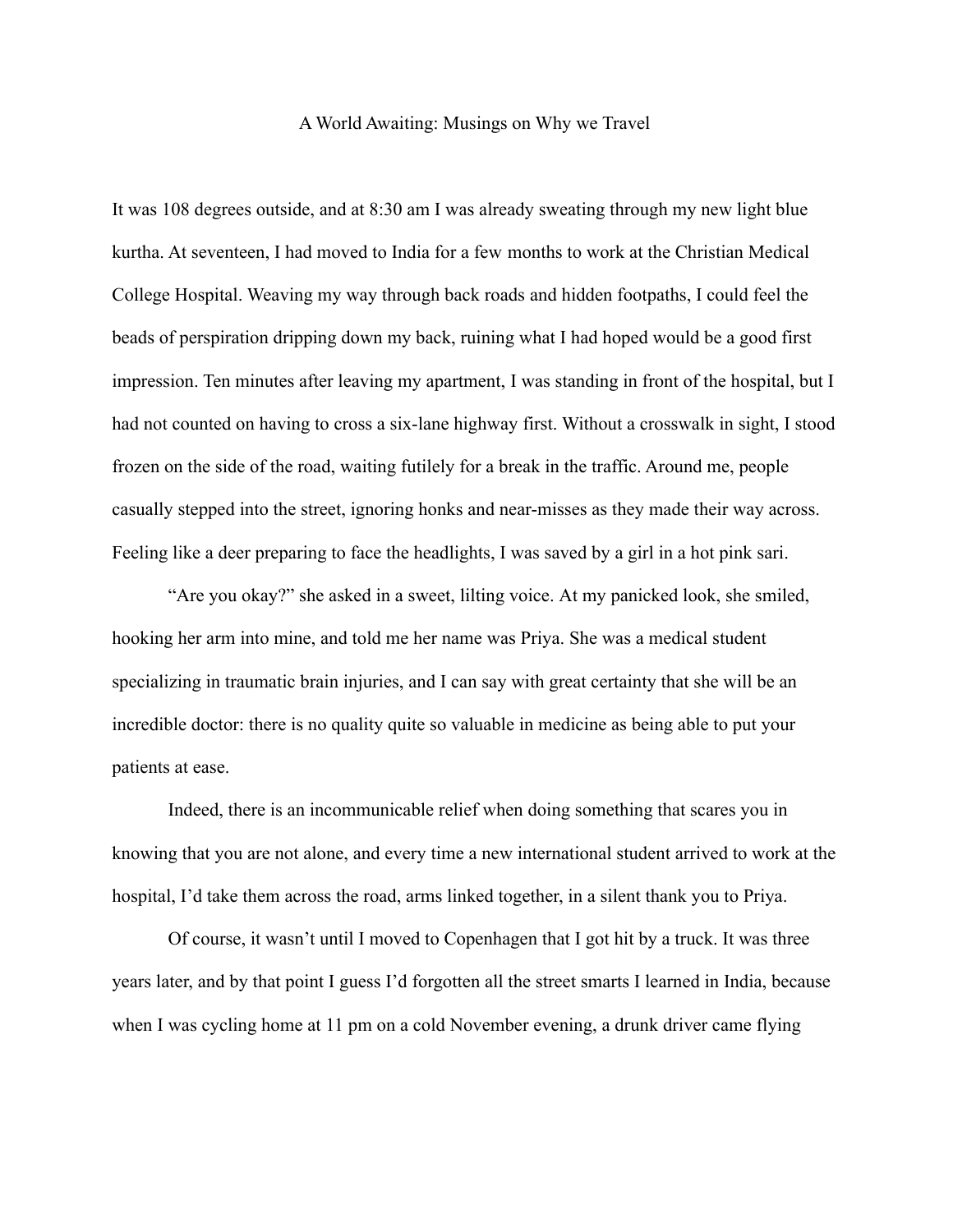down the road and tossed me off my bike into a wall. Not even hitting the brakes, the truck sped off, leaving me lying in the street.

For the record, I was totally fine, but that's not the point. The point is that immediately, several small groups of strangers had gathered around me, coming to my aid. My slightly mangled bike was pulled out of the road, and the two residents of the apartment whose wall I had been thrown into – young men with tousled hair, graphic t-shirts, and one not even wearing shoes – rushed out to help me to my feet, asking if I needed an ambulance.

It's easy to consider the irony of the fact that I was never in any real danger in a country known for its terrible driving and non-existent traffic laws, but when I moved to one of the safest places in the world, I was hit by a truck. But all I can really think about is how well I think Priya would get along with the rumpled boys from the apartment on Skindergade.

## ★

I am not the first writer to consider why one travels. It is the sort of question that has plagued me on trans-Atlantic flights and on sleepless nights back in my own bed, but it remains rather unoriginal and uninspired. Asking why people travel is to inherently place oneself at the center of the narrative, making one's own answer the only answer. However, it is a slightly different thing to consider why *we* travel instead of why *I* travel. The self-satisfaction still comes through, as the writer places himself in the center of the narrative, now not only speaking for himself but also for the whole world of travellers. But this broader question leaves room for interpretation, for consideration, for alternative points of view.

And so it is this question that I will consider: why do we travel? I freely admit that this piece is coloured by my own ideas and ideals. The conclusions are my own. But I am asking the question in hopes that you will see yourself in these pages and so that you will consider another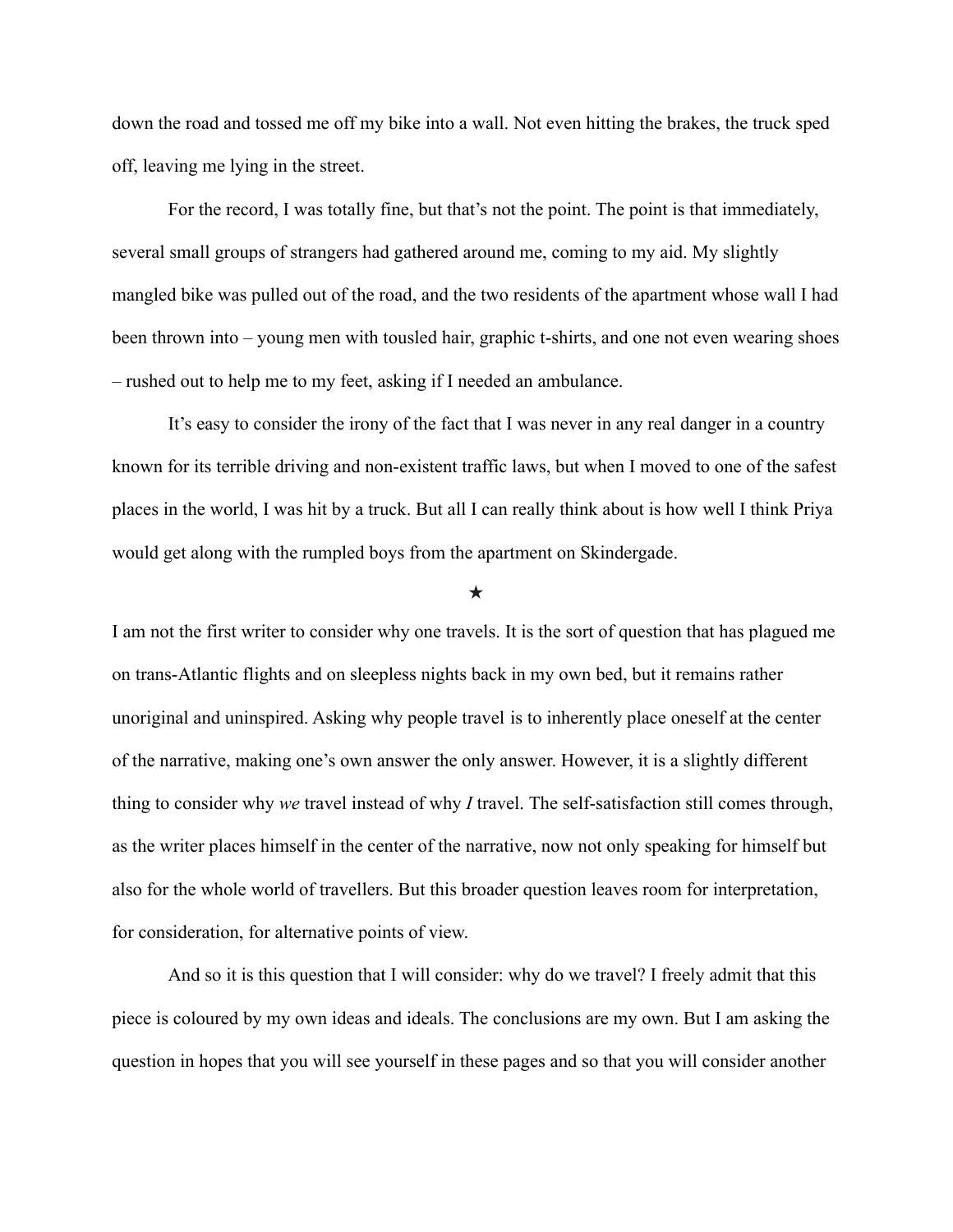point of view. The world is full of travellers, and full of cliches. Let yourself become only the former.

★

I was twelve when I pulled Bill Bryson's *A Walk in the Woods* off my parents' bookshelf. It wasn't his name – one of the most renowned in travel writing – that drew me in, but rather the paperback cover, featuring a forest that was reminiscent of the fantasy books I was fonder of at the time. Settling onto the floor beside the fireplace, crisscross-applesauce, I perused the first few pages.

It was boring, so I went back to *A Series of Unfortunate Events*.

But a few years later, I returned to Bryson, this time fresh off a week-long yurt trip through Colorado's  $10<sup>th</sup>$  Mountain Division.<sup>1</sup> And this time, I was hooked. I tore through his months-long trip down the Appalachian Trail,<sup>2</sup> voraciously devouring even the most mundane of details. I simply couldn't get enough. I made a vow that one day, I'd follow in his footsteps. I haven't succeeded yet, but I haven't really failed, either. I've just had a few other trips to take first.

Now, of course, I know that Bryson's is perhaps one of the most widely known names in travel journalism. So when he wrote about why he travels in his introduction to the 2016 edition of *The Best American Travel Writing*, I figured it was time to listen up. Basically, his explanation of the themes of travel writing can be distilled into three central points. We travel because (1) travellin' ain't what it used to be, (2) the world just isn't as interesting as it once was, and (3) the art of travel writing is doomed. He wraps up the eight-page introduction with a deeply

<sup>&</sup>lt;sup>1</sup> This is absolutely and entirely beside the point, but I strongly encourage you to Google the  $10<sup>th</sup>$  Mountain Division. The basic gist is that they fought the Nazis on skis, founded modern skiing as we know it, and were total badasses.

<sup>&</sup>lt;sup>2</sup> Be very aware: though you will hear it almost uniformly pronounced as "App-uh-lay-shuh," the locals are clear. The mountain range, and the trail, are pronounced "App-uh-latch-uh." As in, "Don't mess up the pronunciation or I'll throw an apple atcha."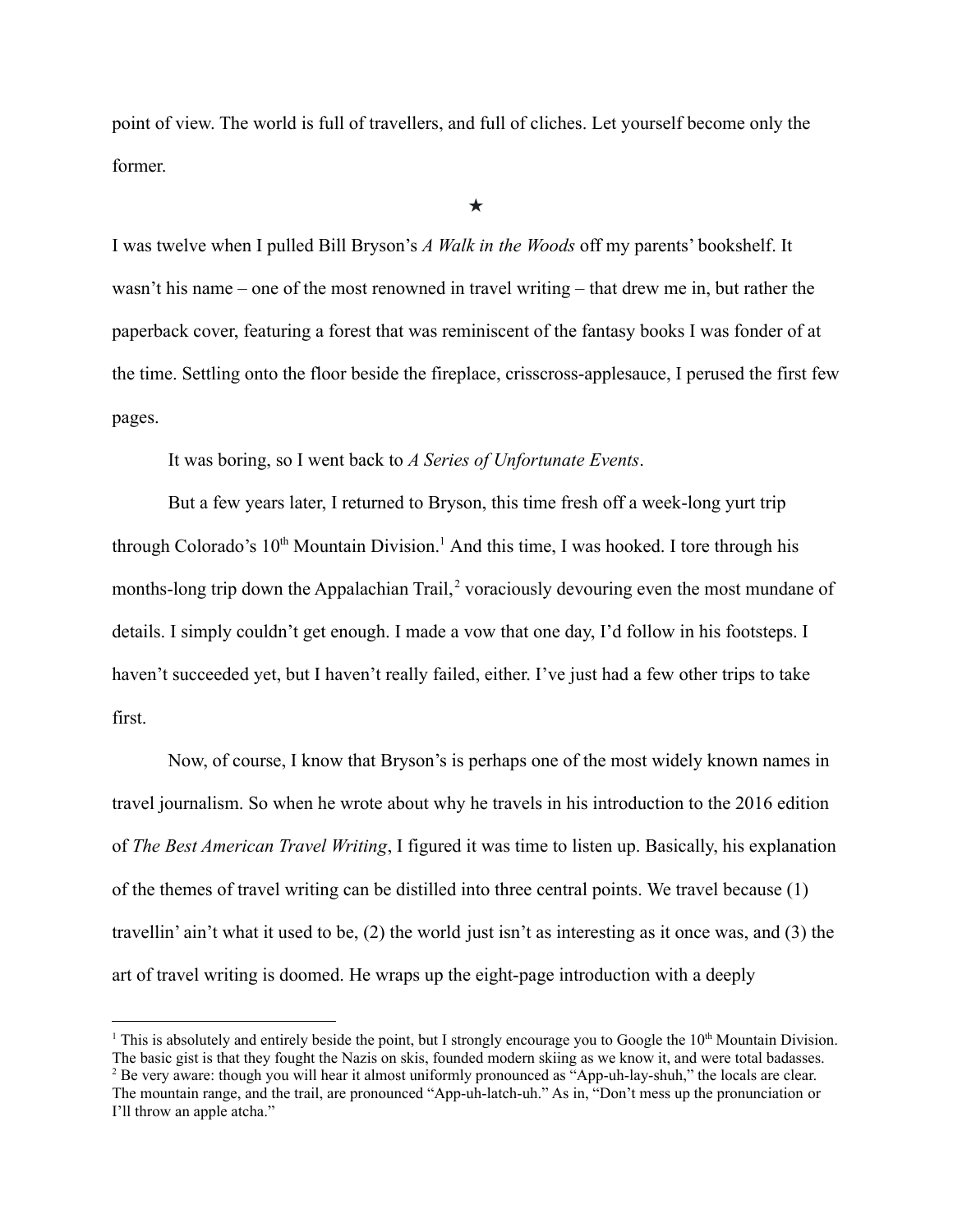compelling anecdote about arriving at Japan's Shinjuku railway stations, and it seems to me that his basic conclusion is that he can't put his finger exactly on why he travels. But the moment on your trip that makes you realize why we travel is rather like pornography: you know it when you see it. $3$ 

Bryson introduced me to travel writing, but it was Thomas Swick who hit a chord for me in the anthology's 2014 edition: "Loving the unloved, you assume the feeling is mutual. You may be wrong, as travellers often are. But it doesn't change the nature of your affection, or your relationship with the people you get to talking to at the post office who invite you into their home, cook you dinner, and refill your glass and tell you stories of life under a dictatorship. At the end of the night, they insist on escorting you back to your hotel, where you exchange phone numbers and email addresses. At that moment the place stops being just the site of your vacation, it becomes the home of your friends. It takes on a significance, and enters your heart."

How can you read that and not want to travel?

## ★

I was extraordinarily lucky to grow up in a family that spent its money on trips. Only a few months after I was born, we hurtled across Europe from our home in England to the southern tip of Greece to spend a week on Kefalonia. Since then, we've been from Montepulciano to Minneapolis, from Puerto Vallarta to Paris, from San José to San Sebastián. Our bucket list is long, and it's a source of constant conflict. My dad would sooner die than go back to Russia, and my mum can't bear it if she doesn't get to see Carthage. If the travel bug is genetic, I've got it.

<sup>3</sup> This comes from the fascinating 1964 court case *Jacobellis v. Ohio*. Nico Jacobellis had been charged and fined for possessing and showing an obscene film at his movie theatre. However, he continued to appeal the case until he reached the U.S. Supreme Court, where the lower courts' decisions were overturned on the basis that the First Amendment forbids censorship and that even obscenity is Constitutionally protected. Justice Potter Stewart, in his concurrence, wrote about hard-core pornograpy: "I shall not today attempt further to define the kinds of material I understand to be embraced within that shorthand description, and perhaps I could never succeed in intelligibly doing so. But I know it when I see it, and the motion picture involved in this case is not that."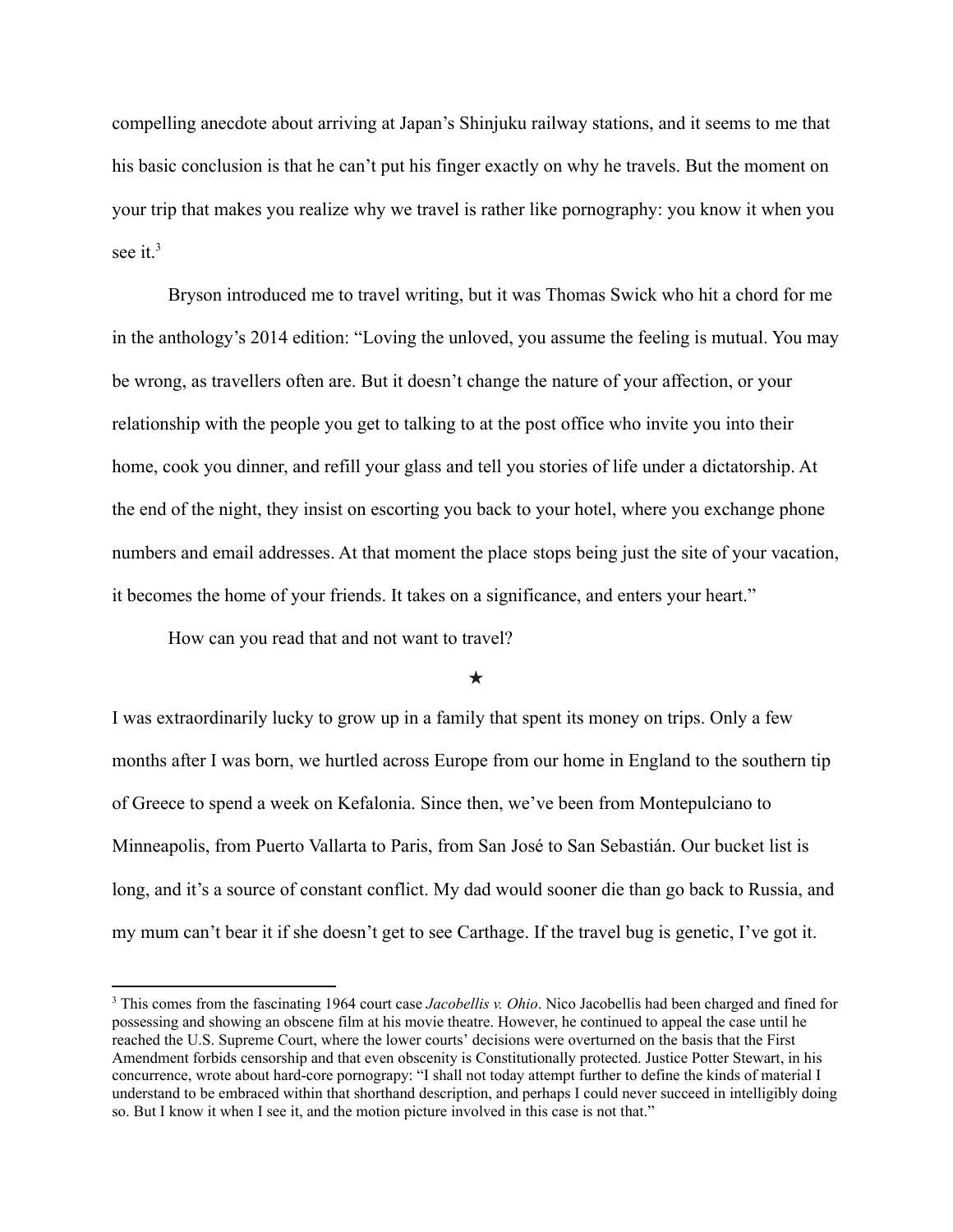But at the same time, the concept of home is a bit challenging for me. I grew up in London but moved to the U.S. at a young age, and I spent my childhood longing for a place I didn't really remember. Judith Viorst's charming book, *Alexander and the Terrible, Horrible, No Good, Very Bad Day*, voiced my struggle: Alexander has, as the title suggests, the worst day ever, and maintains that things would be so much better if only he lived in Australia.

I was not really that cute of a kid - I had long, tangled brown hair, unflattering glasses that gave me a rather owlish look that was not helped by the presence of a big nose and the fact that I always had said nose stuck in a book. I felt misunderstood by my peers, and I couldn't shake the feeling that things would be better had we only stayed in England. Add to that the fact that I loved books about English schoolgirls getting into hijinks at their posh private schools, and you can see why I felt so much for Alexander. But I had wonderfully supportive parents who encouraged all my weirdness, and on the rougher days, my mother would remind me of what Alexander's mum had told him: "Some days are like that, even in Australia."

I, of course, am not the only perpetual traveller to struggle with the concept of home. The hero's journey is a thread linking centuries' worth of the search for meaning and belonging, and one such commentary that has stuck with me is Azareen Van Der Vliet Oloomi's piece "Reading *The Odyssey* Far From Home." In it, she writes, "Given the disorienting cartography of my life, there isn't a singular *home* for me to return to. I am from nowhere, or, perhaps, I am from a constellation of places whose habits and social codes violently contradict one another, leaving me empty handed. That emptiness, though excruciatingly painful, has also allowed me to cultivate emotional and psychological dexterity, to embrace digression, and to comfortably linger on the shores of foreign cities on my impossible search for a place to call home."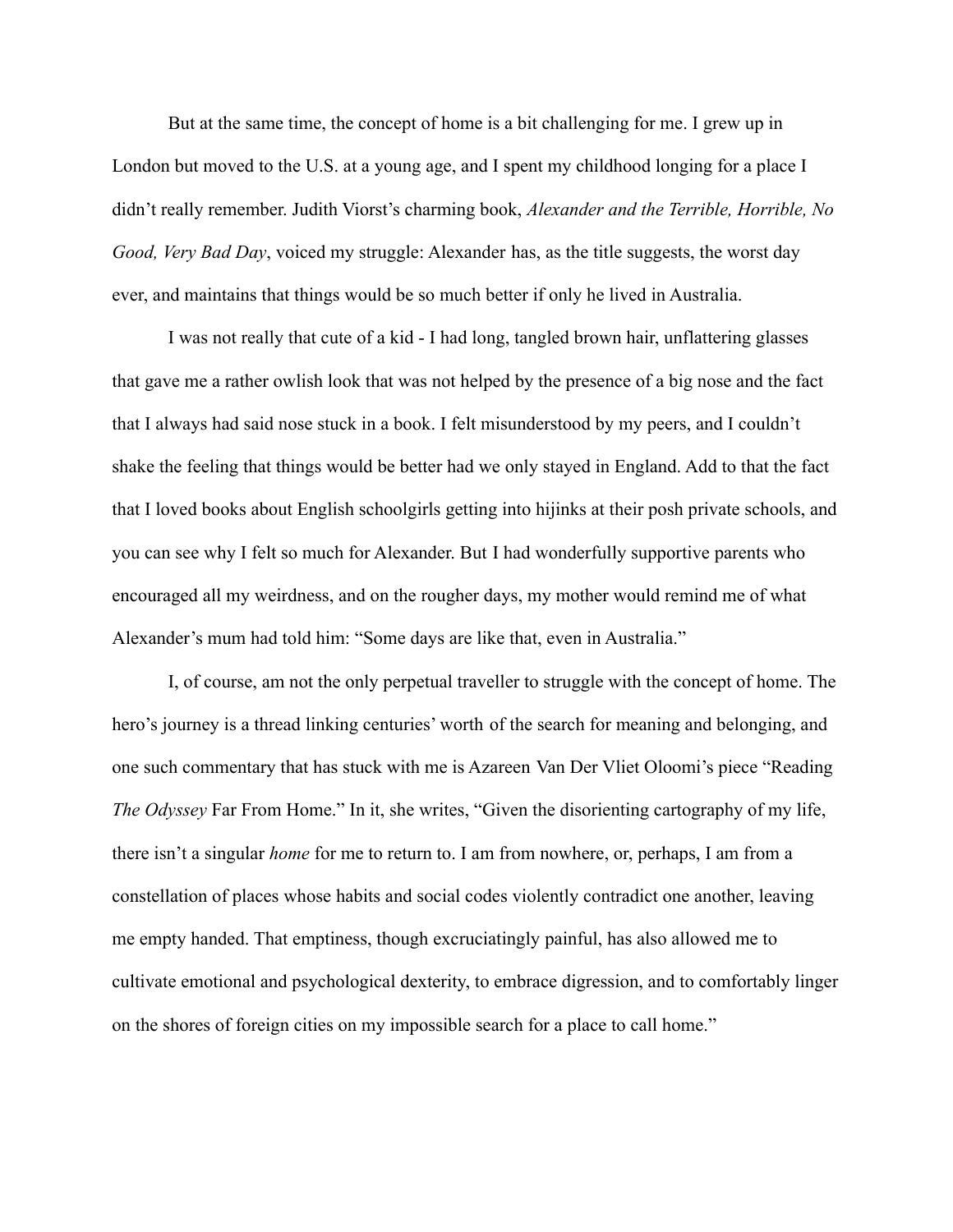For me, home is watching my mother roast a whole chicken in our warm, light-wood kitchen. She is wearing an off-white apron with splashes of different red wines across it, each one neatly labelled. My father is sitting on a stool nearby, plucking a Neil Young song on his guitar, glasses slipping down his nose as he squints in concentration. But I have lived in so many places and stumbled into the lives of so many people that I cannot shake the feeling of cosmopolitanism; surely I cannot be restricted to just one home. There's a Chinese legend that a red thread of fate connects two soulmates. The string can get knotted up or stretched out or all tangled, but it can never break. No matter what, this person is your destiny, and you're going to find them whether you like it or not.

I'm studying biochemistry, so the STEM part of my brain makes it challenging for me to buy into things like religion and fate. But I'm getting a degree in history, so I also can't deny the lengths that people will go to for what they believe in. Look at Perseus and Andromeda, or Cleopatra and Marc Antony, or Tristan and Isolde, or Marie and Pierre Curie, or Martin Luther and Coretta Scott King.<sup>4</sup> They crossed mountains and seas and called on the gods and started wars and lived and died for the people and the things they loved. I see the world as a million interesting red threads, and I'm pulled in all different directions by them: to my parents and my brother, to my best friend of fifteen years, to the group of surfers I paddled out with every morning in France, to my backpacking buddies in the Rocky Mountains, to my host family in the northern suburbs of Copenhagen. My home is in a million places around the world. There are pieces of me in Tamil Nadu and Tel Aviv and Crete and Copenhagen and everywhere I've been

<sup>4</sup> If you ask me, the greatest love story ever told is recounted in Sarah Ruhl's remarkable volume *The Clean House and Other Plays*: "There once was a very great American surgeon named Halsted. He was married to a nurse. He loved her – immeasurably. One day Halsted noticed that his wife's hands were chapped and red when she came back from surgery. And so he invented rubber gloves. For her. It is one of the greatest love stories in medicine. The difference between inspired medicine and uninspired medicine is love."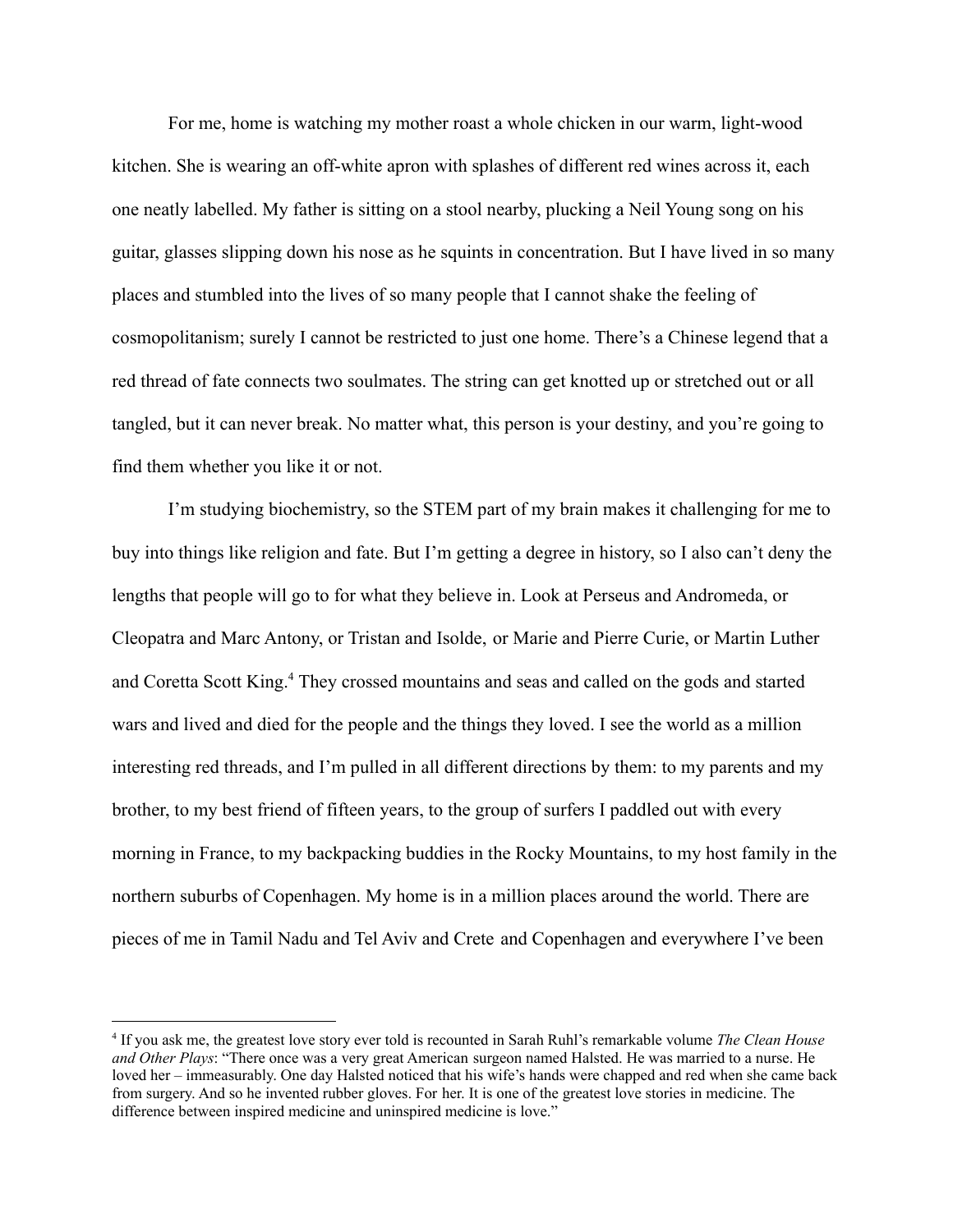and everywhere I have yet to go. I am a mosaic of all of the people I've known and loved, and the me that is a traveller is a constantly evolving being.

## ★

So, why do we travel? It makes me a little ill to say it, but we travel because of a Danish TV2 commercial. The producers bring different groups of people into a room, announcing them with titles like "those who live in the countryside" (cue a group of people in workwear) and "those who have never seen a cow" (a group of young people with edgy haircuts and graphic tees enters). Each group stands in a designated box marked by tape on the floor, neatly categorizing them. Then, a presenter reads out a number of statements and asks that anyone who identifies with them step forward to the front of the room. The questions range from the easy – "Who in this room was the class clown?" – to the funny – "Who has had sex in the last week?" – to the heart-wrenching – "Who has bullied someone else?"

At one point, the presenter asks anyone who is bisexual to step forward. After a pause, a young man with shoulder-length blond hair and glasses steps out of the crowd, meandering to the front of the room as his flannel flaps behind him. He stands alone, and there is a breathtaking silence as he stares out at his countrymen. But as he walks back to his assigned square, his fellow participants applaud his bravery, and I am left wiping away tears.

The commercial ends with the whole group standing together as the presenter announces, "And then there's all of us who just love Denmark. So maybe, there's more that brings us together than we think. TV2 Denmark: all that we share.

This marketing team deserves a raise.

TV2 Denmark has got me hook, line, and sinker, because I genuinely believe that we travel because we want to know that we are part of something bigger than ourselves. We want to be in a café in Marrakech and have a stranger sit down across from us, saying hello and